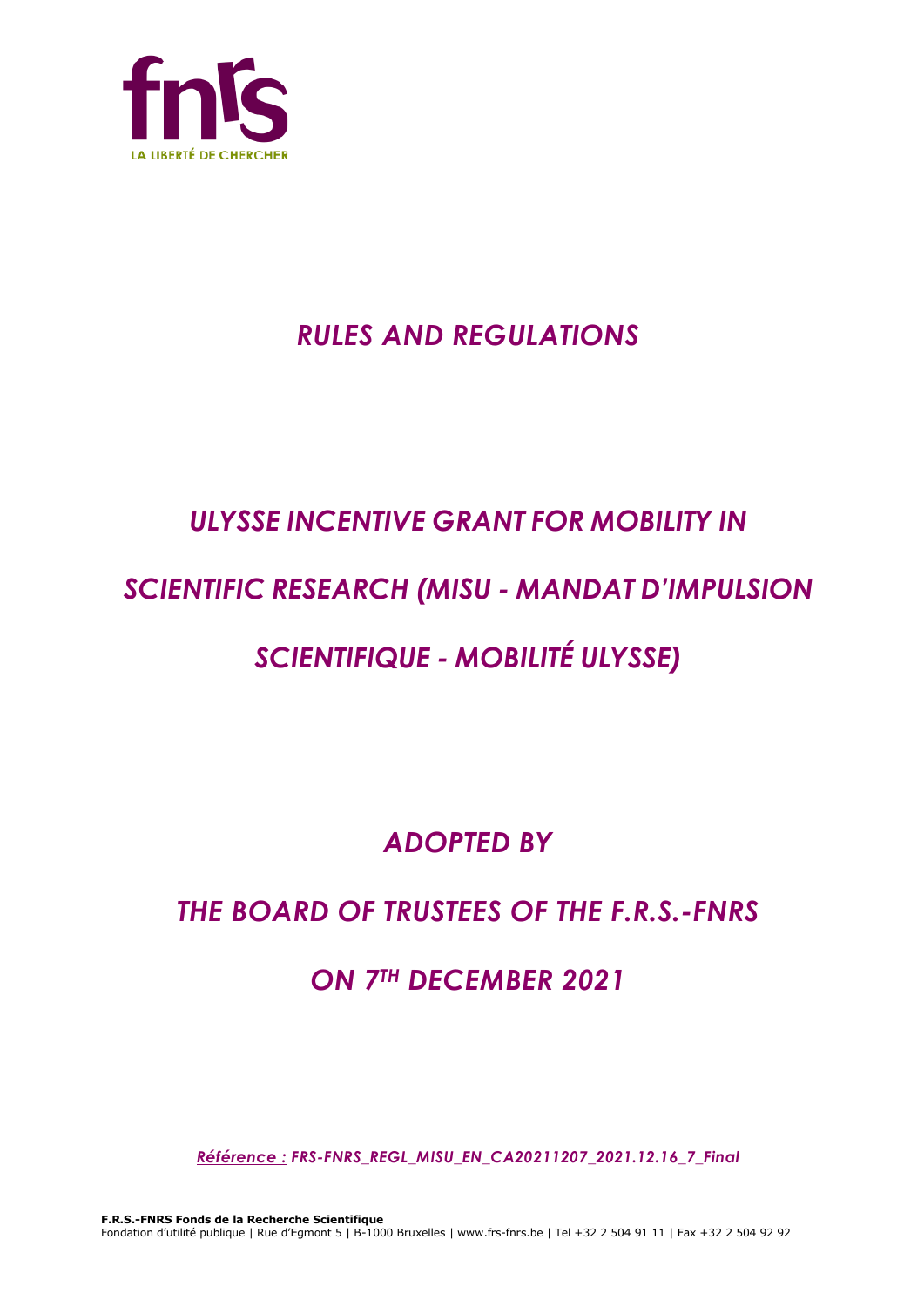# **TABLE OF CONTENTS**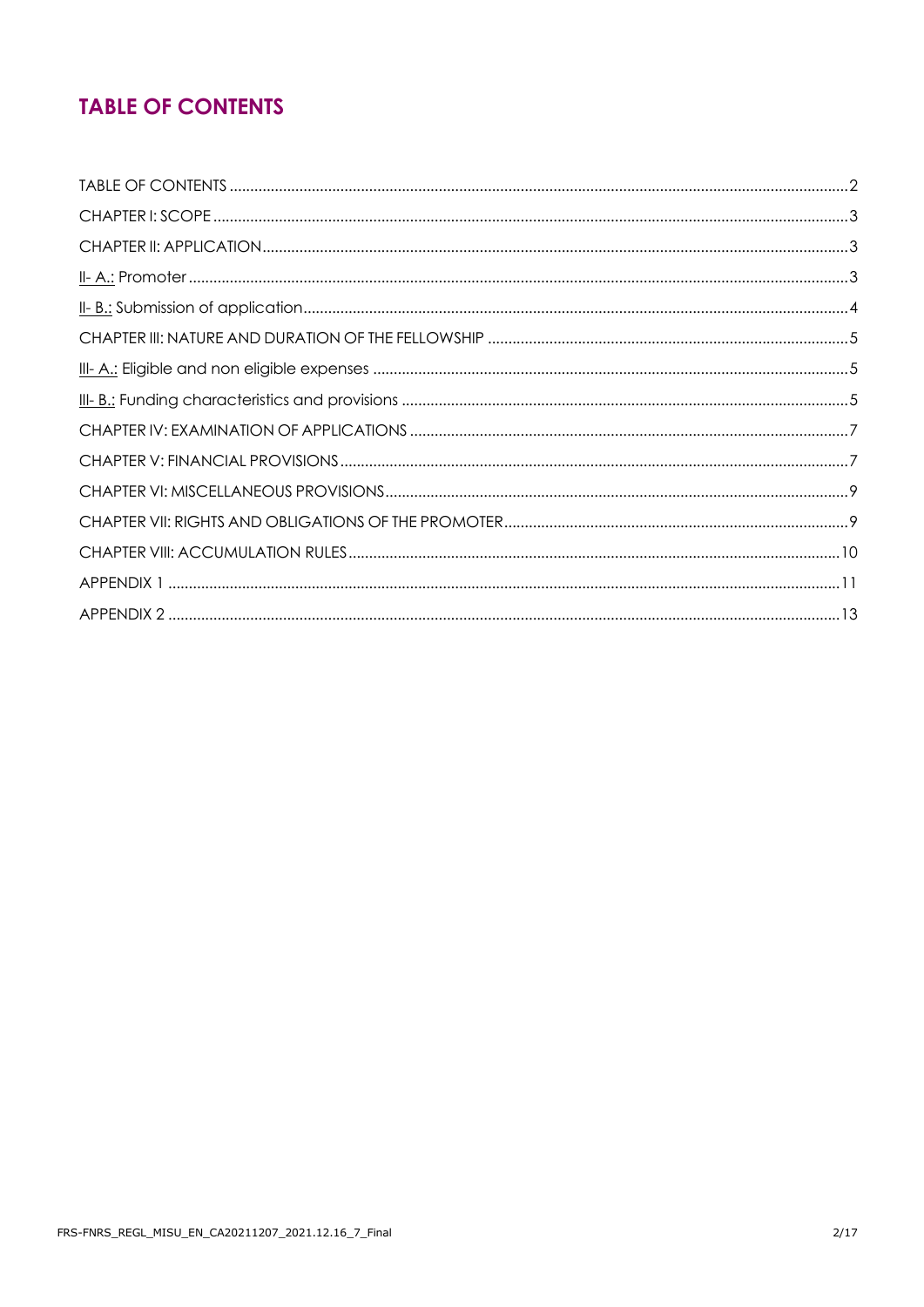# **CHAPTER I: SCOPE**

#### Article 1

The rules and regulations hereinafter are only applicable to the recipient of a credit within the framework of an Ulysse Incentive Grant for Mobility in Scientific Research (MISU – Mandat d'impulsion scientifique mobilité Ulysse).

One researcher only will support the research programme and will receive the status of promoter.

MISU applications must be submitted under Grants and Fellowships Call of the Fund for Scientific Research - FNRS (F.R.S.-FNRS).

#### Article 2

The goal of the funding granted within the framework of a MISU consists of supporting highly-qualified Belgian or foreign researchers, who do not hold a F.R.S.-FNRS fellowship when submitting the application and who have a scientific research activity and are paid abroad, to come and pursue their career in a university of the French-speaking Community of Belgium listed i[n Appendix 1](#page-10-0), hereinafter referred to as "host university".

### **CHAPTER II: APPLICATION**

## **II- A.: PROMOTER**

#### Article 3

By the validation deadline set for the academic authorities (rectors), the promoter-applicant to a MISU:

- **D** must have a full-time scientific research activity and be paid abroad since at least five years;
- **>** may have completed maximum 12 months put together of research stays in Belgium during the last five years.

#### Article 4

The promoter-applicant to a MISU must be an active researcher with an excellent career track record during the past ten years, demonstrating significant research results. They must have the required skills for leading a research team and enjoy an international scientific recognition.

Over the last ten years, the following elements will be taken into consideration while assessing the proposal, for instance:

- Publications as principal author in the main peer-reviewed journals in the concerned field;
- For social and human sciences, major research monographs;
- Guest presentations given at high-level international conferences and advanced courses;
- Participation in organizing high-level international conferences or congresses;
- International recognition of the applicant, with awards and scientific prizes;
- **>** Number of supervised PhD theses.

#### Article 5

Applicants may not apply for a MISU more than three times.

Researchers who have already benefited from a MISU can no longer apply for this fellowship.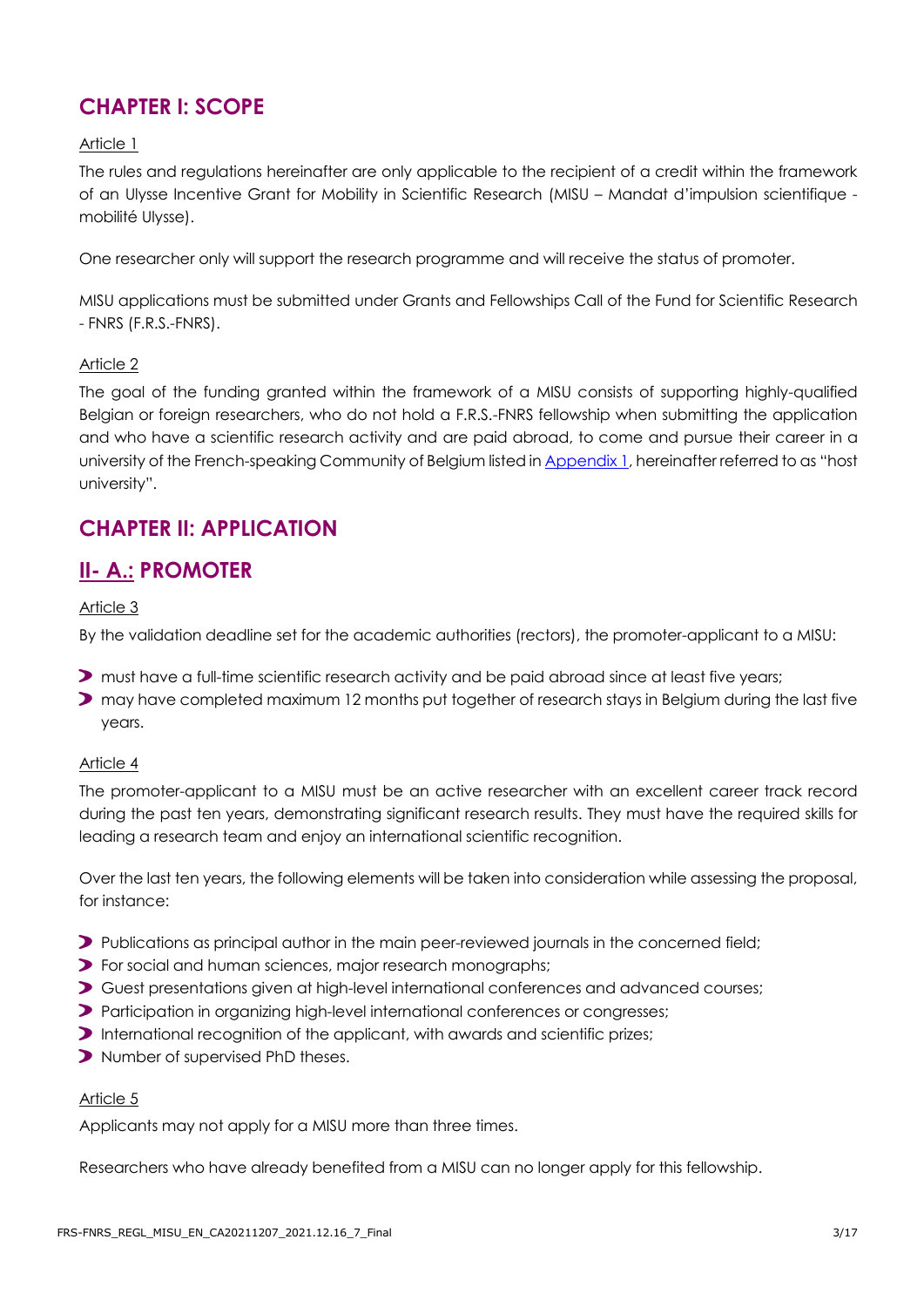# **II- B.: SUBMISSION OF APPLICATION**

#### Article 6

The Grants and Fellowships Call is opened once a year and is published on the F.R.S.-FNRS website.

The application for an Ulysse Incentive Grant for Mobility in Scientific Research (MISU) can be submitted in French or in English. It must only be submitted on [e-space,](https://e-space.frs-fnrs.be/) the online platform dedicated to the calls for proposals.

It is recommended to applicants who wish to have their application file assessed by [Scientific Commissions](https://www.frs-fnrs.be/docs/Reglement-et-documents/FRS-FNRS_Champs_descripteurs.pdf) dedicated to SEN (Exact and Natural Sciences) and SVS (Health and Life Sciences) fields, as well as the Scientific Commission SHS-2, to submit their application in English<sup>1</sup>.

Promoter-applicants to an Ulysse Incentive Grant for Mobility in Scientific Research extension (MISU-PROL) are given access to the electronic form by the F.R.S.-FNRS on [e-space.](https://e-space.frs-fnrs.be/)

All applications (MISU or MISU-PROL) are submitted to a procedure including two successive electronic validations on the dates that will be indicated when the call is published:

- a. The validation by the promoter: it accounts as a confirmation that the application file is complete.
- b. The validation by the research administration (or Board of Education) of the university of the French-speaking Community of Belgium, the Authority to which the application file is transferred following the validation by the promoter. This Authority may accept or refuse the application. The validation deadline set for the rectors puts a final end to the call for proposals.

Applications that have not been validated within the time-frame of the call cannot be taken into account.

A mini-guide specifies the validation dates as well as the details of the documents which must be included in the application.

#### Article 7

For all new MISU application:

- **D** a letter of support from the Rector of the host university must be communicated to the F.R.S.-FNRS by the time of the validation deadline set for the academic authorities (rectors) at the latest;
- in their electronic form, applicants must provide the contact details of 3 foreign experts<sup>2</sup> who have a solid international reputation in the applicant's research field and who will be contacted by the F.R.S.- FNRS to provide a recommendation (letter of reference).

<sup>1</sup> *Should the application file be submitted in French, the F.R.S.-FNRS may require the applicant to provide a translation in English for the purpose of conducting the [ex-ante evaluation.](https://www.frs-fnrs.be/docs/Reglement-et-documents/FRS-FNRS_Guide_Evaluation_EN.pdf)*

<sup>2</sup> *Applicants shall contact the referees prior to mentioning their contact details in the application form if they want to make sure that their referees are willing to provide a reference letter as part of their application. After submission of the application file, the F.R.S.-FNRS will contact the referees indicated in the application form and a reminder will be sent to each referee in due course. No information will be communicated to the applicant on the receipt of the letters to ensure confidentiality.*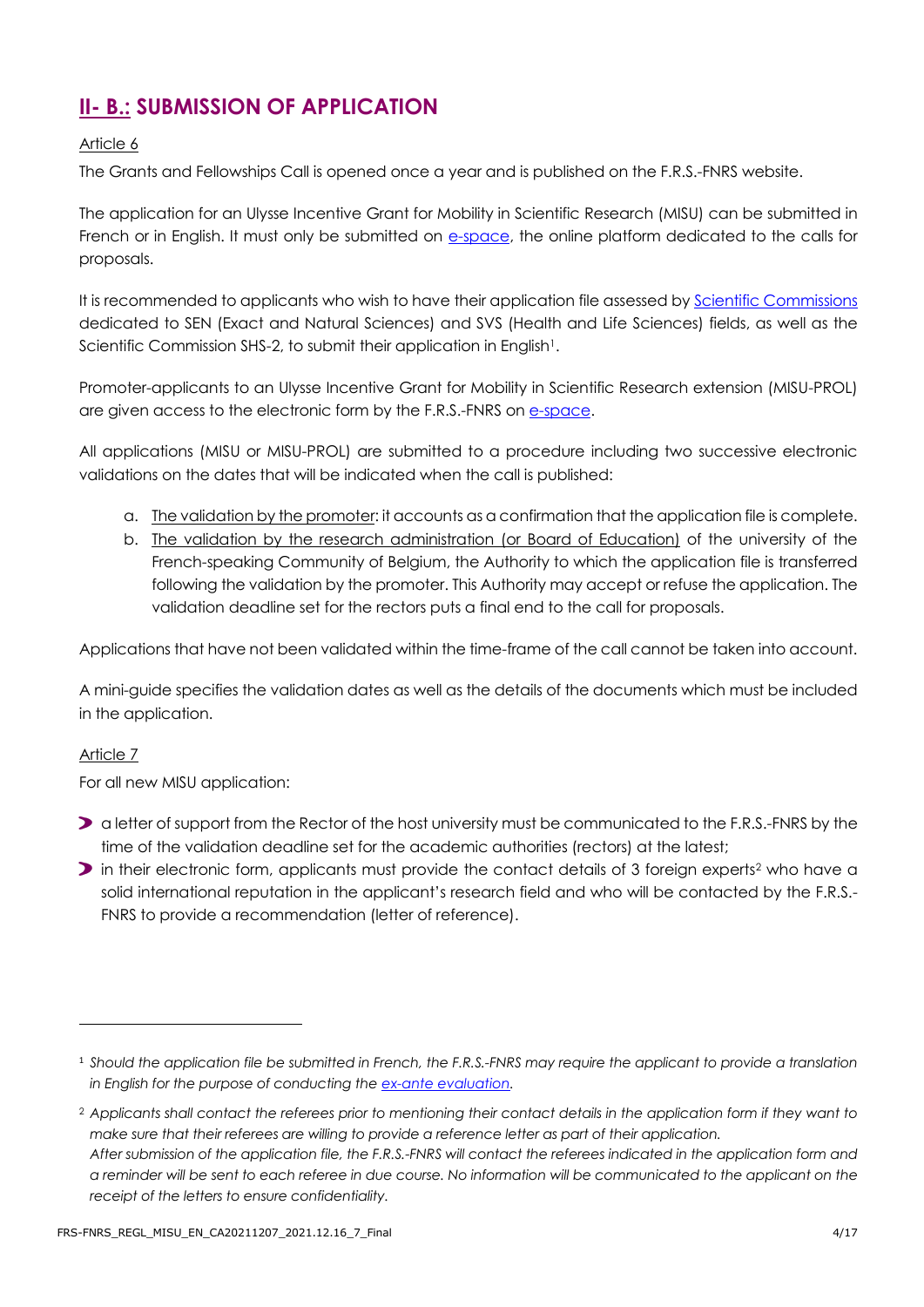#### Article 8

An application is admissible as long as the host university commits to continuing the research activity initiated during the grant when the latter will be terminated. The decision to continue the research activity will be taken after an evaluation, details of which shall be determined by the host university.

## **CHAPTER III: NATURE AND DURATION OF THE FELLOWSHIP**

# **III- A.: ELIGIBLE AND NON ELIGIBLE EXPENSES**

#### Article 9

As part of the MISU the allocated fund can cover 3 types of expenses:

- Personnel
- Operating
- Equipment

#### Article 10

Some expenses are capped:

- MRI  $\leq$  3 Tesla at  $\in$  350/hour
- MRI > 3 Tesla at  $\epsilon$  500/hour
- MFG at  $\notin$  300/hour

#### Article 11

The following operating costs are not authorised:

- Payment and reimbursement of rents
- Payment of the heating, light and telephone
- Costs for facilities maintenance and building costs
- Costs for equipment maintenance and repairing
- Costs for furniture
- Office supply costs (except for justified computer or computer equipment costs)
- Restaurant costs and expenses for foodstuffs (coffee, sugar, softs…) not related to missions or shift trips
- Visa fees for residence permits
- Insurance for appliance(s) or vehicle(s) belonging to the institution
- Thesis related expenses (printout, jury's invitation)

## **III- B.: FUNDING CHARACTERISTICS AND PROVISIONS**

#### Article 12

The MISU is awarded for a maximum duration of three years:

- a first two-year fellowship,
- a possible one-year extension.

The MISU promoter is remunerated by the host university.

#### Article 13

The MISU starting date is set on the 1st October.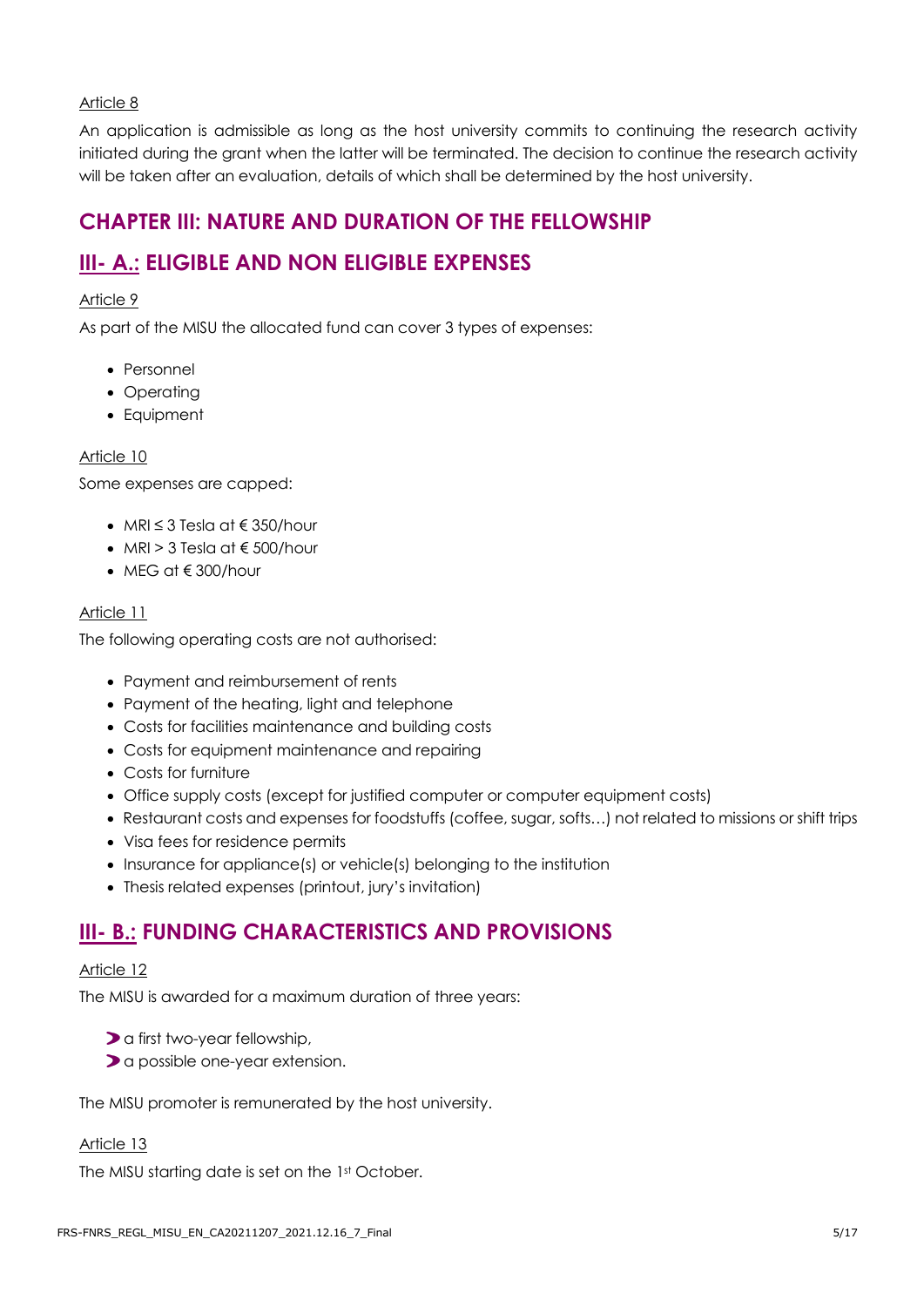Subject to the agreement of the rector of the host university, the MISU promoter may request the F.R.S.-FNRS for an authorization to defer the starting date mentioned in paragraph 1 for a period of twelve months maximum.

#### Article 14

MISU applications enable to apply for funding of maximum € 200,000-, **on an annual average**.

The grants obtained by the MISU promoter are personal and shall not be transferable.

#### Article 15

Categories of personnel<sup>3</sup> are detailed in the table below:

| <b>Categories</b>                         | <b>Activity</b> |           |
|-------------------------------------------|-----------------|-----------|
|                                           | Part time       | Full time |
| Doctoral Researcher - Grant               | n/a             | х         |
| Postdoctoral Researcher <sup>4</sup>      | х               | х         |
| Non-doctoral Researcher - Salary (capped) | х               |           |
| Technician - Salary (capped)              | х               |           |

n/a = not applicable

The promoter of a MISU is allowed to recruit personnel **for a minimum of one month** and the duration may not exceed the maximal duration of the funding agreement.

The identity of the personnel is not required when submitting an application; however the category of the personnel must be specified (see table above).

#### Article 16

On the date of the hiring, Doctoral Researchers must have obtained one of the following degrees for 3 years maximum (for no more than the duration of the specialisation for doctors and veterinarian applicants who have been undertaking a medical or veterinary specialty training):

- 1° a master degree for a value of at least 120 credits awarded by a Higher Education Institution within the French-speaking Community of Belgium;
- $2^{\circ}$  a master degree for a value of at least 120 credits awarded by a Higher Education Institution within the Dutch-speaking Community, German-speaking Community or from the Royal Military Academy;

#### *Amounts cannot be changed after submitting the application.*

<sup>3</sup> *For all categories, the promoter shall contact the relevant department of their host university to determine their status and obtain an estimate of the total personnel costs involved based on the scientific seniority.*

*Non-doctoral Researcher and Technician categories are subject to an annual limit, calculated in proportion to the number of days worked. Limitations in force for the first year of funding are detailed in the Grants and Fellowships Call mini-guide.*

<sup>4</sup> *The promoter shall contact the relevant department of their host university in order to determine the Postdoctoral Researcher's status (Mobility situation, grant, employee…) and the work time.*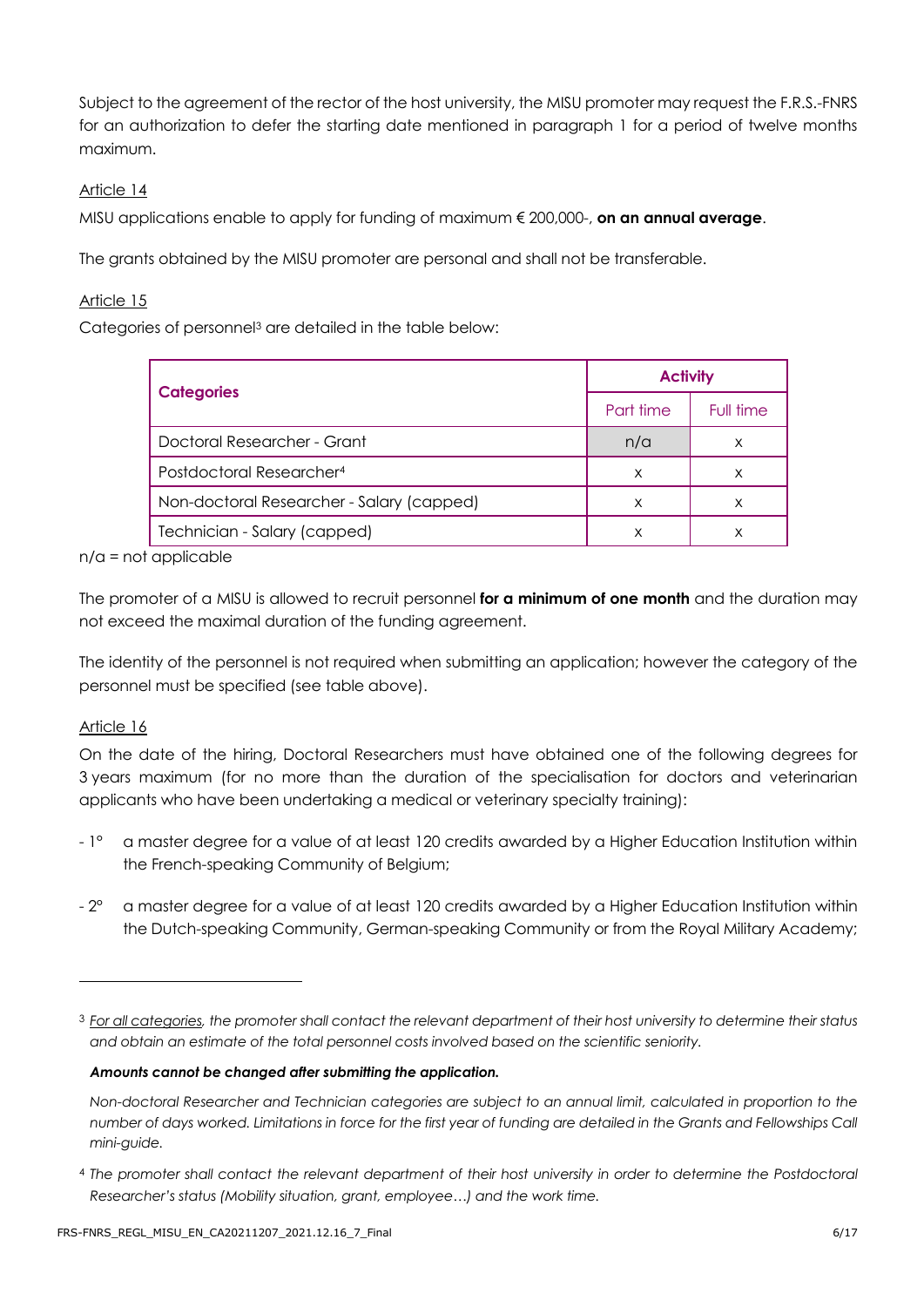- 3° another degree as referred to in Article 115 of the French-speaking Community of Belgium Decree of 7<sup>th</sup> November 2013 that defines the landscape of Higher Education and the academic studies organisation.

The maximum period of time mentioned above is extended by one additional year per childbirth and/or adoption.

#### Article 17

On the date of the hiring, Postdoctoral Researchers must have obtained a doctoral academic degree after the defence of a thesis for 5 years<sup>5</sup> maximum.

The maximum period of time mentioned above is extended by one additional year per childbirth and/or adoption.

#### Article 18

Holders of a Master's degree (or equivalent) or a Ph.D. are not eligible under the Technician category.

Holders of a Master's degree (or equivalent) are eligible for Non-doctoral Researcher category. The Nondoctoral Researcher cannot, under any circumstances, start any personal research work leading to a Ph.D. during the working hours devoted to this function.

# **CHAPTER IV: EXAMINATION OF APPLICATIONS**

#### Article 19

The following criteria are taken into consideration for the evaluation of a new MISU application:

- **D** Originality and novelty of the project;
- **Possibility to launch a new research unit;**
- Scientific autonomy with respect to any existing research unit or laboratory in the host university;
- Future-oriented theme (development prospect of the field of study);
- > 3 recommendations from scientific experts;
- Scientific experience of the applicant.

#### Article 20

Applications for an extension (MISU-PROL) are assessed by the Promotions Committee of the host university.

#### Article 21

The Board of Trustees of the F.R.S.-FNRS allocates funds according to the budgets that is available. It decides on the granting or rejection, and where needed, on the amounts granted.

## **CHAPTER V: FINANCIAL PROVISIONS**

#### Article 22

Funding granted through the MISU instrument is subject to a research agreement.

This agreement shall bear the signature of the following parties:

<sup>5</sup> *The Postdoctoral Researcher with a grant status must have obtained said degree for 6 years maximum.*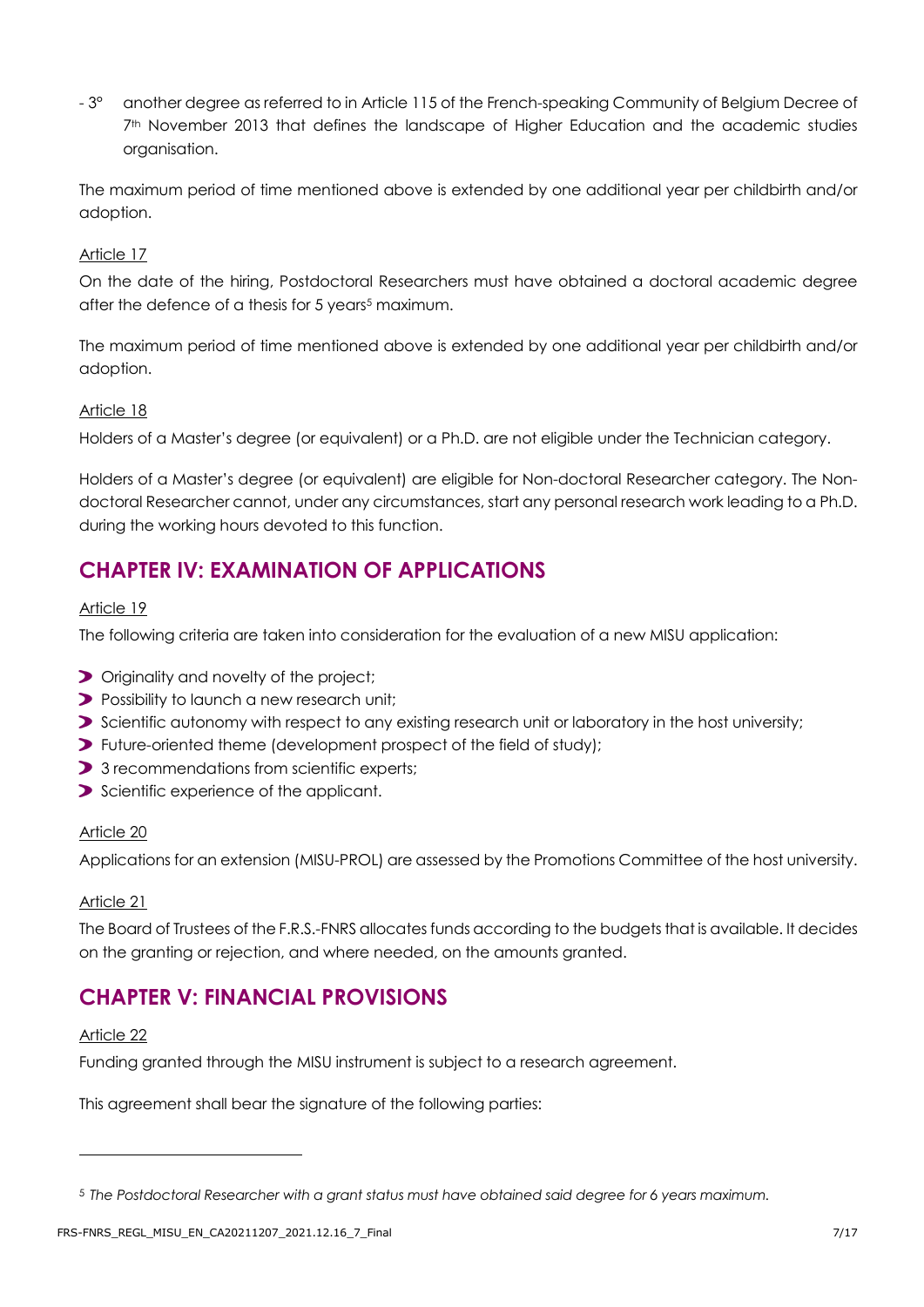- **the promoter** commits to carrying out the funded research;
- **the F.R.S.-FNRS** commits to allocating grants covering the personnel, operating and equipment costs, each year covered by the agreement. No transfer between those 3 expense items may be accepted;

#### **the host university**.

The agreement provides for unilateral termination clauses, which must include a period of notice.

#### Article 23

Any change made to the planned expenses must receive the prior written approval of the F.R.S.-FNRS.

The budget devoted to the personnel is available only for the duration of the research agreement, which may be extended for maximum 6 months in case of postponement of personnel recruitment expected although not effective on the starting date of the agreement, and is divided according to the provisions of the agreement.

The budget devoted to operating and equipment costs can be used for the duration of the agreement, with an additional 12-month period.

The unspent amount will be recovered by the F.R.S.-FNRS.

#### Article 24

Grants at the disposal of the promoters are managed by the financial department of the host university, to which they are attached.

The financial department of the host university shall send the supporting documents to the F.R.S.-FNRS as soon as possible.

For the personnel costs relevant to a given calendar year, the supporting documents must be sent before the 1<sup>st</sup> March of the following year.

The supporting documents justifying operating and/or equipment costs must be sent at the latest 14 months after the end of the research agreement.

#### Article 25

The promoter has to inform the F.R.S.-FNRS of any personnel hiring.

The replacement of personnel among the Doctoral researcher category is not authorised during the last 6 months of the research agreement.

The personnel recruitment which was expected although not effective on the starting date of the agreement may be delayed. However, postponement shall be equivalent to the lost employment duration and not exceed a six-month period after the end of the agreement. The duration of the employment initially allotted may not be exceeded.

The dispositions as referred to in paragraphs 1 to 3 shall apply in a complementary way to the ones as referred to in article 13 § 2.

#### Article 26

Scientific and technical personnel is to be recruited in accordance with the scales and regulations in force within the host university.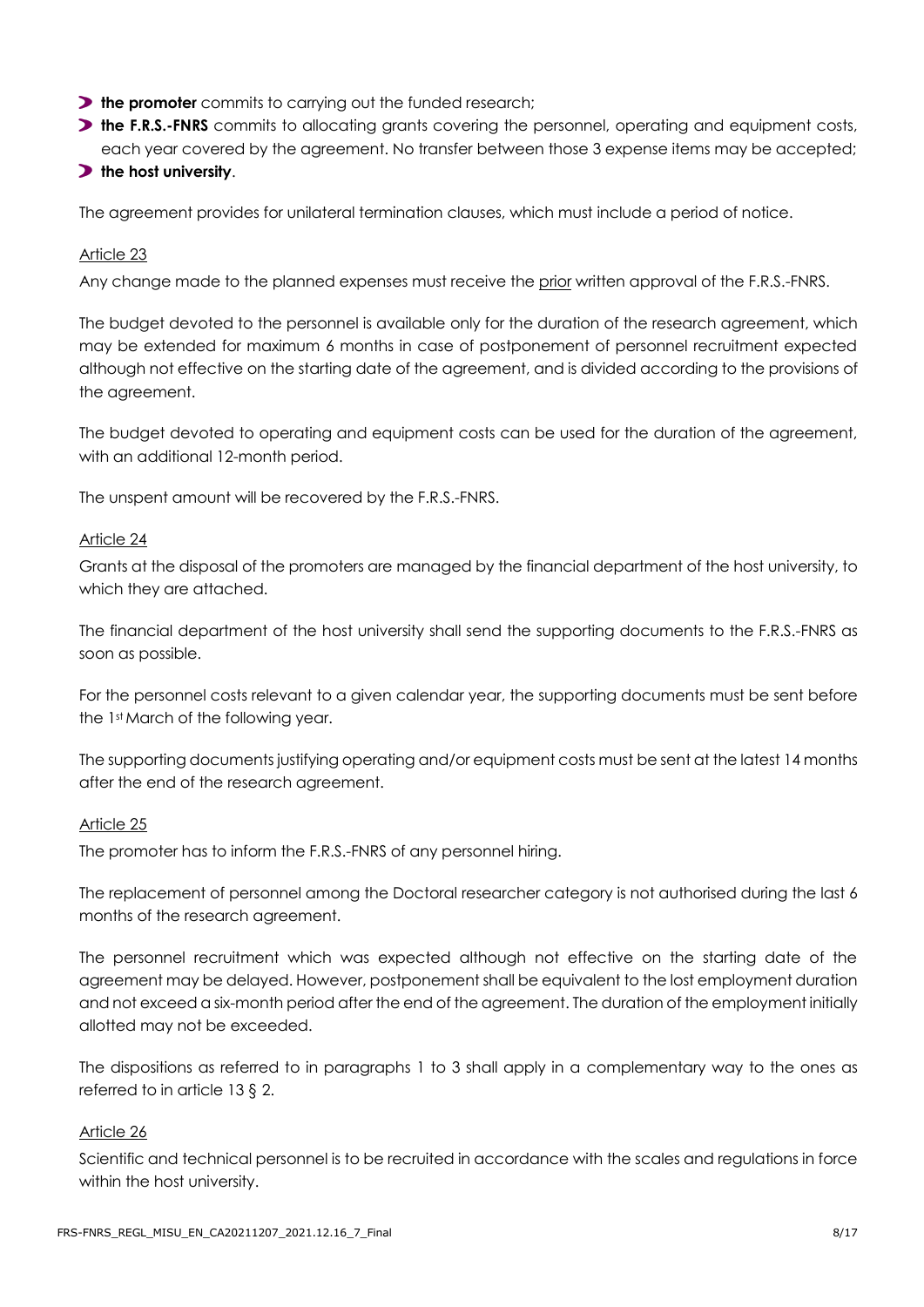As for Non-doctoral Researcher and technical personnel, the F.R.S.-FNRS contribution is subject to an annual limit assigned from the Fund and is calculated in proportion to the number of days worked.

#### Article 27

The F.R.S.-FNRS shall reimburse personnel costs up to the total amounts indicated in the research agreement, while observing the Personnel categories.

Concerning Personnel categories there is some flexibility in terms of annual costs and duration, should the granting duration and maximum amount not be exceeded. Also for categories which are annually capped, this annual limitation shall not be exceeded, on the understanding that employment may not exceed the ending date of the agreement, except in case the recruitment has been postponed as provided for in article 25 § 3.

The financial participation of the F.R.S.-FNRS is limited to the global amount indicated in the agreement.

## **CHAPTER VI: MISCELLANEOUS PROVISIONS**

#### Article 28

Any device acquired with a credit from the F.R.S.-FNRS becomes the property of the host university to which the beneficiary of the credit is attached.

The purchase of any device must be done with due respect for the provisions defined by the relevant department of the host university.

This institution commits however to putting the mentioned device at the disposal of the researchers involved for the time needed in order to conduct the research, which led to its purchase in the first place. In addition, the host university commits not to alienating or lending the equipment without the prior written approval of the F.R.S.-FNRS.

In the event that the device was purchased with the provision of an additional funding, the Board of Trustees of the F.R.S.-FNRS will settle the ownership issue with the competent authorities.

#### Article 29

Grants are exclusively allocated for the execution of the research programme approved by the F.R.S.-FNRS. The promoter is required to use them solely for that purpose. Any fundamental change in the ongoing research programme must obtain the prior written approval of the F.R.S.-FNRS.

## **CHAPTER VII: RIGHTS AND OBLIGATIONS OF THE PROMOTER**

#### Article 30

Any funded research programme must comply with the legal provisions in force regarding ethics.

#### Article 31

Promoters must submit to the rules imposed by the academic authority of the host university where they work and observe its regulations. In addition, regarding the F.R.S.-FNRS, they must adhere to the regulation on property, protection and promotion of the results from the research carried out within the institution.

#### Article 32

Three months after the end of the research agreement, a request for a final report is sent to the promoter.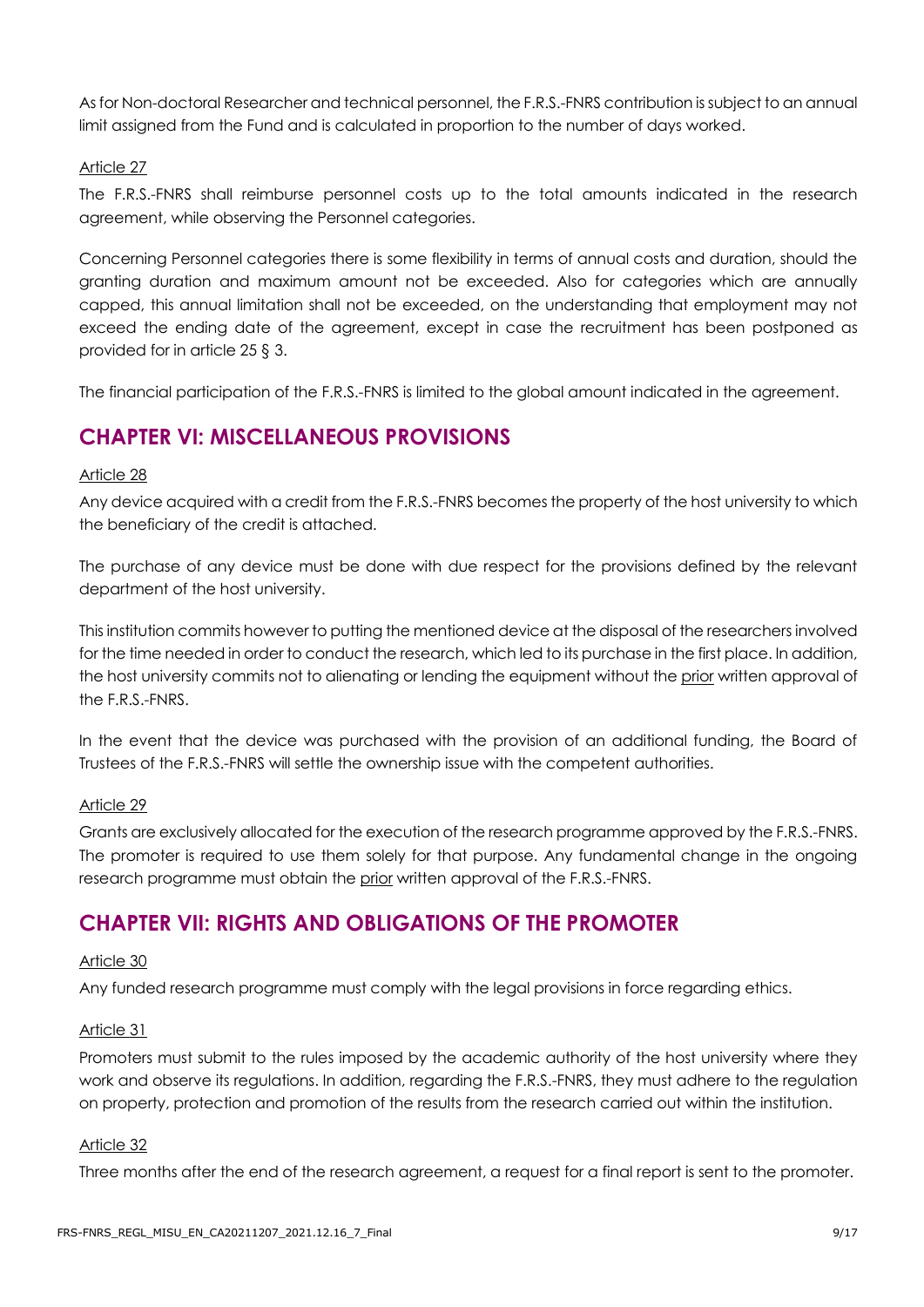The promoter must upload this final report on their personal pag[e e-space](https://e-space.frs-fnrs.be/) within two months following the request.

#### Article 33

Pursuant to the [Regulation](https://www.frs-fnrs.be/docs/Reglement_OPEN_ACCESS_EN.pdf) on the application of the Open Access policy to scientific publications resulting from research programmes supported by the F.R.S.-FNRS and its Associated Funds, any scientific publication resulting partially or fully from the funding of the MISU instrument shall mention the source of this funding as follows:

"*This work was supported by the Fonds de la Recherche Scientifique-FNRS under Grant(s) n°* [agreement number]".

## **CHAPTER VIII: ACCUMULATION RULES**

Article 34

Any promoter must comply, in addition to the eligibility rules related to the requested instrument, with all the accumulation rules as referred to in [Appendix](#page-12-0) 2.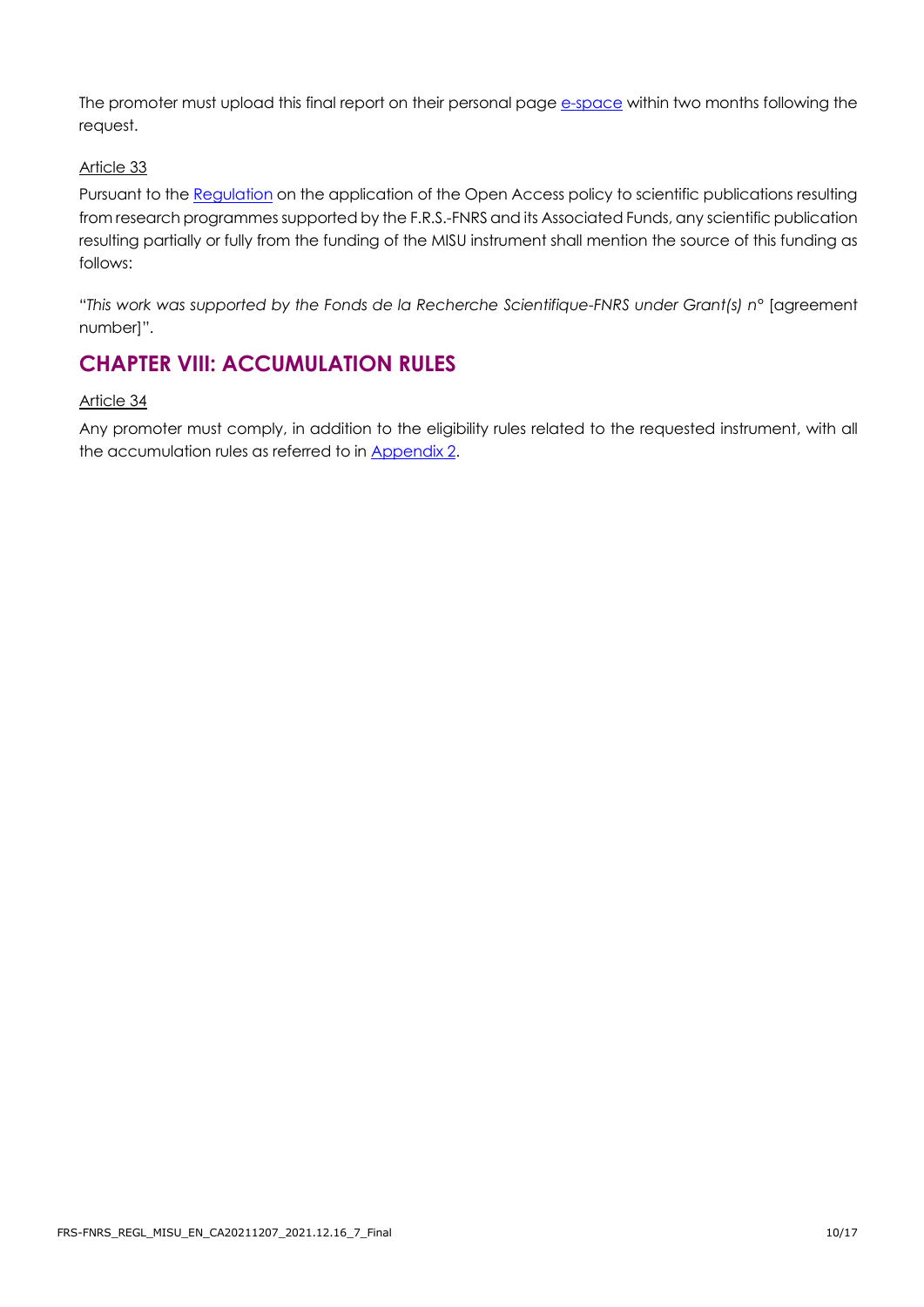# <span id="page-10-0"></span>**APPENDIX 1**

Relevant institutions giving access to the funding of the F.R.S.-FNRS

MISU instrument

Grants and Fellowships Call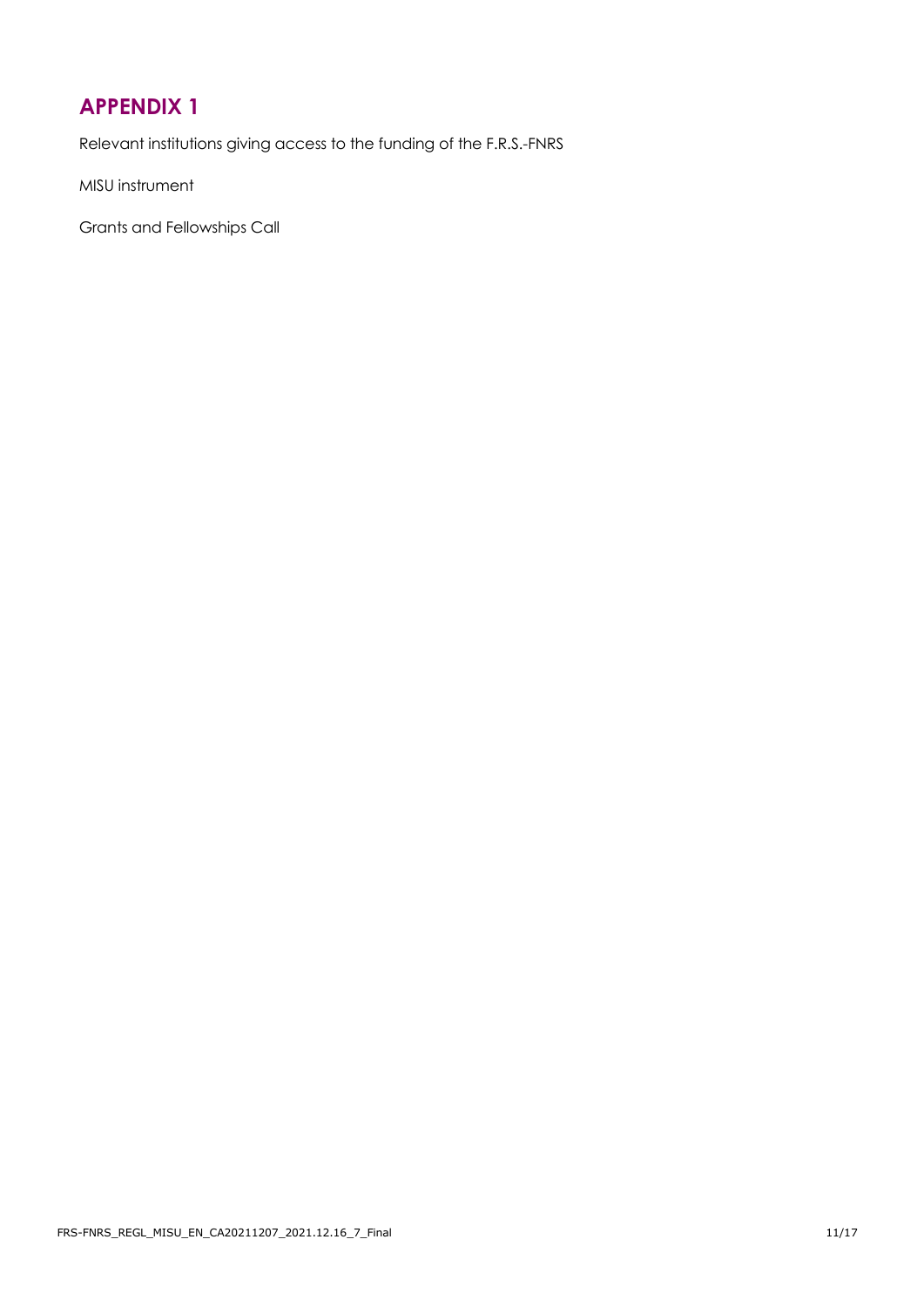#### Institutions / Institutions

#### **Instrument Mandat d'impulsion scientifique - mobilité Ulysse / Ulysse Incentive Grant for Mobility in Scientific Research** (MISU)

| <b>Candidat promoteur / Promoter-</b><br>applicant | Universités de la Communauté française de Belgique (CFB)<br>⋗<br>Universities of the French-speaking Community of Belgium (CFB) |
|----------------------------------------------------|---------------------------------------------------------------------------------------------------------------------------------|
|                                                    | Université Catholique de Louvain (UCLouvain)                                                                                    |
|                                                    | Université Libre de Bruxelles (ULB)                                                                                             |
|                                                    | Université de Liège (ULiège)                                                                                                    |
|                                                    | Université de Mons (UMons)                                                                                                      |
|                                                    | Université de Namur (UNamur)                                                                                                    |
|                                                    | Université Saint-Louis - Bruxelles (USL-B)                                                                                      |
|                                                    |                                                                                                                                 |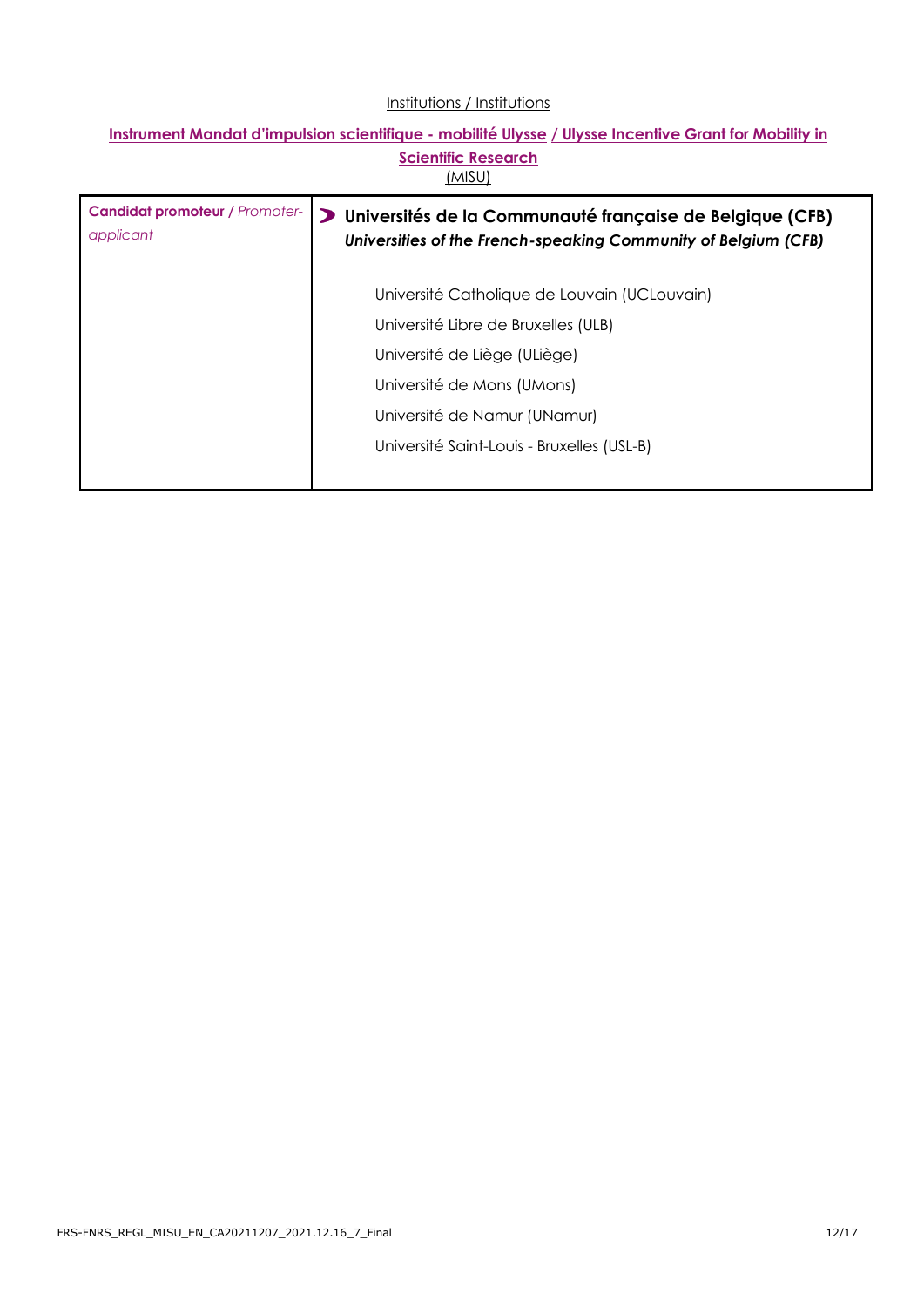# <span id="page-12-0"></span>**APPENDIX 2**

Cumulation Rules

CDR/EQP/PDR/MIS/MISU Instruments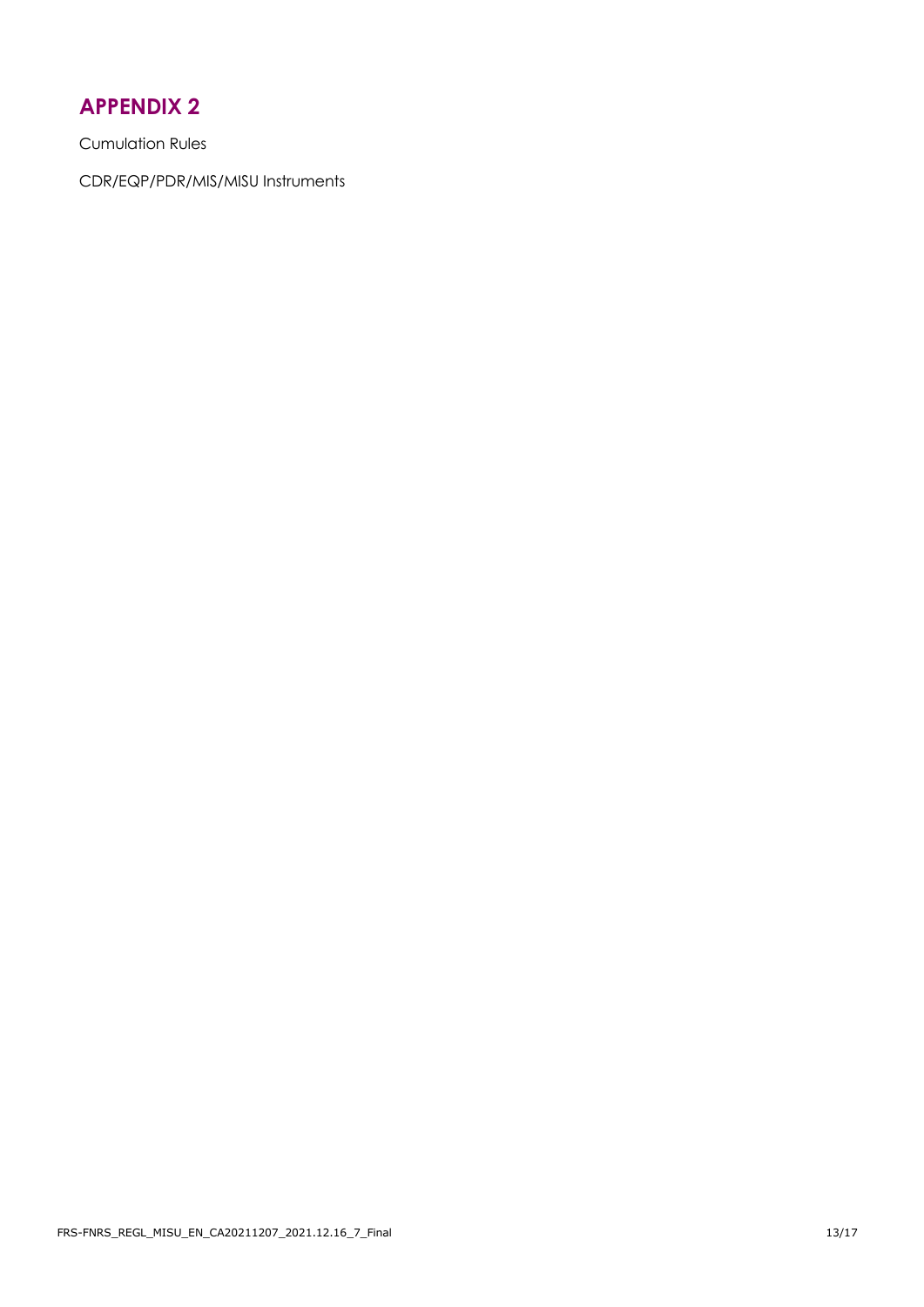Every promoter who takes part in a call must comply with all the accumulation rules as detailed below.

#### **Rule 1**

The number of applications that can be submitted within a call as a co-promoter is limited to a single application for the Cross-university PDR instrument.

#### **Rule 2**

The number of applications that can be submitted within a call as a co-promoter is limited to a single application for the Single or Cross-university EQP<sup>6</sup> instrument.

#### **Rule 3**

A **main promoter-applicant** who has no ongoing funding may apply for one of the following as part of a call:

- $\sum$  1 CDR,
- $1$  PDR<sup>7</sup>
- $1 FQP$
- $\sum$  1 MIS,
- $1 EQP + 1 CDR$
- $1 FQP + 1 PDR$
- 1 MIS + 1 CDR<sup>8</sup> on the condition that the research programme or study is genuinely different from the aim of the MIS.

#### **Rule 4**

**Promoters in charge of an ongoing CDR** may apply for a new CDR application as from the second year of funding.

Promoters in charge of an ongoing CDR may apply for one of the following as part of a call:

Within the first year of funding:

- $\sum$  1 PDR.
- $\sum$  1 EQP.
- $\triangleright$  1 MIS,
- $1 EQP + 1 PDR$

Within the second year of funding:

- $\sum$  1 CDR
- $\sum$  1 PDR
- $1 FQP$
- $\sum$  1 MIS
- $1 EQP + 1 CDR$

<sup>6</sup> *Single and Cross-university EQP instrument is further shortened to EQP, so that the document is easier to read.*

<sup>7</sup> *Single and Cross-university PDR instrument is further shortened to PDR, so that the document is easier to read.*

<sup>8</sup> *If the MIS is granted, the CDR will not be funded.*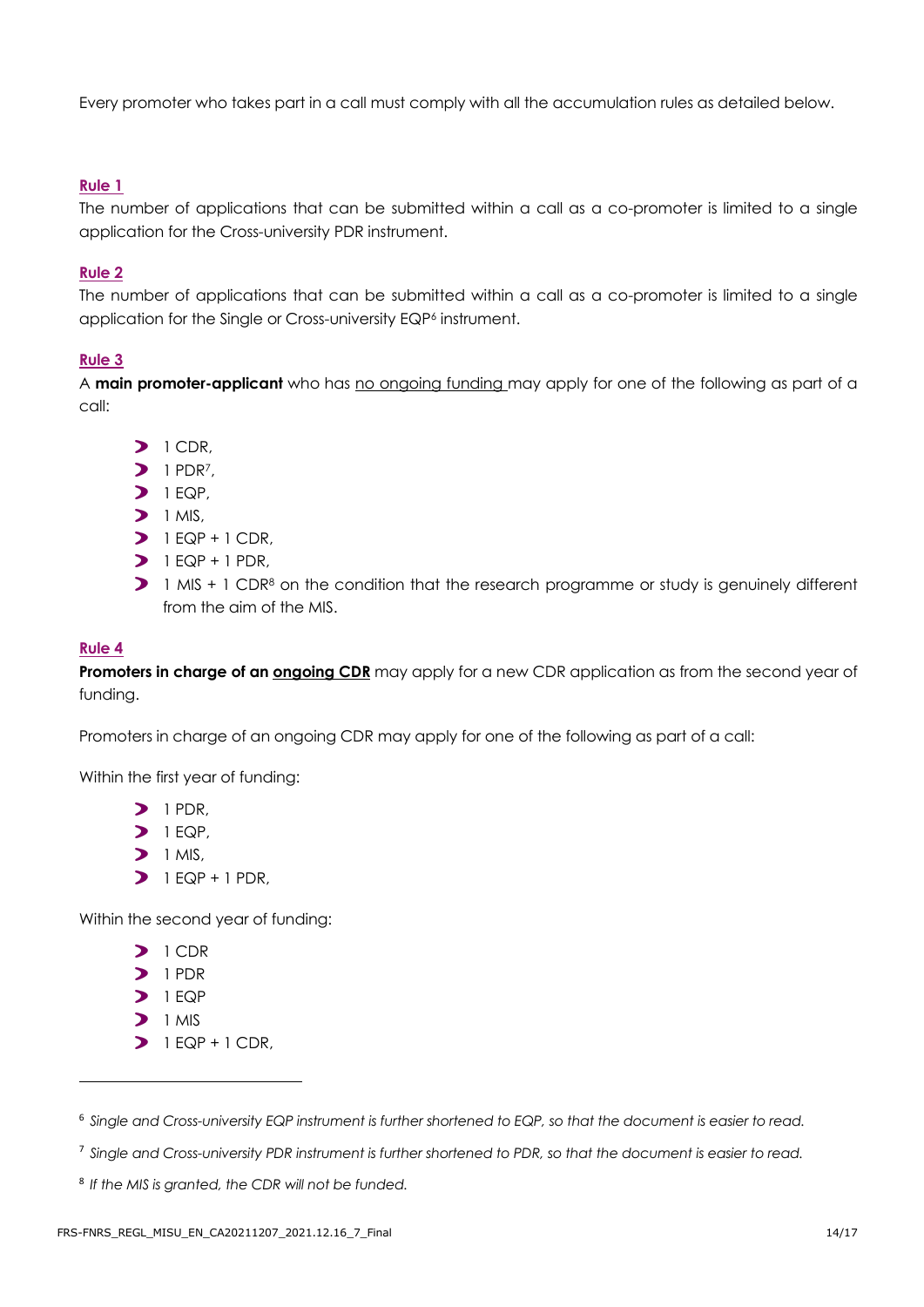- $1 FQP + 1 PDR$
- 1 MIS + 1 CDR<sup>9</sup> on the condition that the research programme or study is genuinely different from the aim of the MIS.

#### **Rule 5**

**Main promoters and any co-promoters in charge of an ongoing EQP** may apply for a new EQP application as from the second year of funding.

Main promoters and any co-promoters in charge of an ongoing EQP may apply for one of the following applications as part of a call:

Within the first year of funding:

- $1$  CDR.
- $\sum$  1 PDR,
- $1$  MIS
- $\triangleright$  1 MIS + 1 CDR<sup>9</sup> on the condition that the research programme or study is genuinely different from the aim of the MIS.

Within the second year of funding:

- $1$  CDR.
- $\sum$  1 PDR.
- $\sum$  1 EQP.
- $\sum$  1 MIS.
- $1 EQP + CDR$
- $1 EQP + 1 PDR$
- $\triangleright$  1 MIS + 1 CDR<sup>9</sup> on the condition that the research programme or study is genuinely different from the aim of the MIS.

#### **Rule 6**

**Main promoters in charge of an ongoing PDR** may apply for one of the following as part of a call:

- $1$  CDR,
- 1 PDR, on condition that the shortest overlap between both PDR is taken into account, with regard to each call schedule and starting date of PDR;
- $\sum$  1 EQP,
- **1** MIS on condition that the shortest overlap between the PDR and the MIS is taken into account, with regard to each call schedule and starting date of the PDR and the MIS;
- $1 EQP + 1 CDR$
- 1 EQP + 1 PDR on condition that the shortest overlap between both PDR is taken into account, with regard to each call schedule and starting date of PDR;
- 1 MIS + 1 CDR<sup>9</sup> on the condition that the research programme or study is genuinely different from the aim of the MIS and on condition that the shortest overlap between the PDR and the MIS is taken into account, with regard to each call schedule and starting date of the PDR and the MIS.

<sup>9</sup> *If the MIS is granted, the CDR will not be funded.*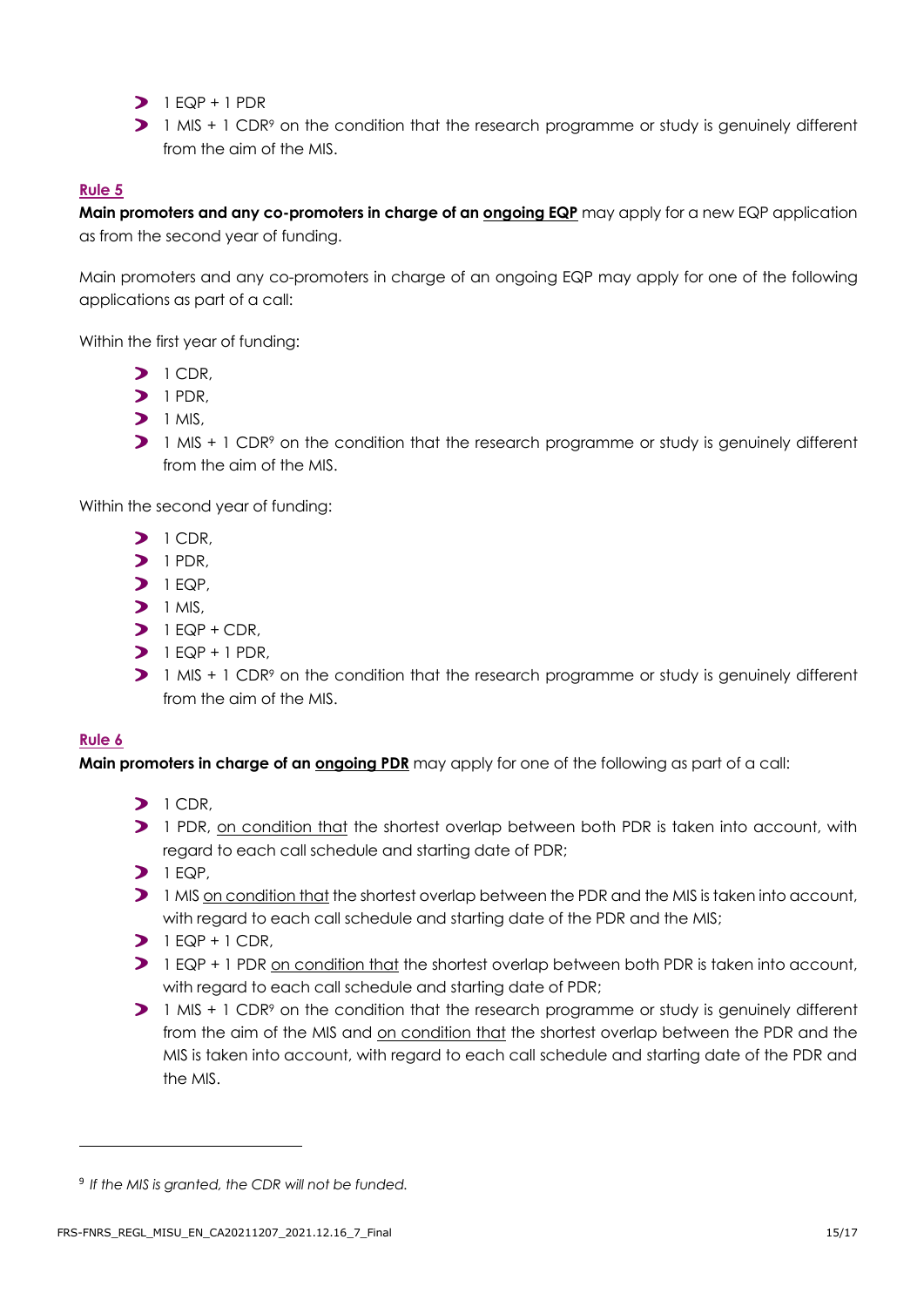#### **Rule 7**

**The promoter of a MIS** whose start has been postponed may not submit any PDR application before the effective starting date of the MIS.

#### **Rule 8**

**Promoters in charge of an ongoing MIS**<sup>10</sup> may apply for one of the following applications as part of a call:

Within the first year of funding:

- 1 CDR on the condition that the research programme or study is genuinely different from the aim of the MIS,
- **1** PDR on condition that the shortest overlap between the PDR and the MIS is taken into account, with regard to each call schedule and starting date of the PDR and the MIS,
- $\sum$  1 EQP.
- 1 EQP + 1 CDR on the condition that the research programme or the study is genuinely different from the aim of the MIS,
- 1 EQP + 1 PDR on condition that the shortest overlap between the PDR and the MIS is taken into account, with regard to each call schedule and starting date of the PDR and the MIS.

Within the second year of funding:

- $1$  CDR,
- 1 PDR on condition that the shortest overlap between the PDR and the MIS is taken into account, with regard to each call schedule and starting date of the PDR and the MIS,
- $1 EQP$
- $1 FQP + 1 CDR$
- **1** EQP + 1 PDR on condition that the shortest overlap between the PDR and the MIS is taken into account, with regard to each call schedule and starting date of the PDR and the MIS.

#### **Rule 9**

**Promoters in charge of an ongoing MISU** (Ulysse Incentive Grant for Mobility in Scientific Research), as long as their position within the university (their employer) makes them eligible for the concerned instrument, may apply for one of the following as part of a call:

Within the first year of funding:

- 1 CDR on the condition that the research programme or study is genuinely different from the aim of the MISU,
- $\sum$  1 EQP,
- 1 EQP + 1 CDR on the condition that the research programme or study is genuinely different from the aim of the MISU.

Within the second year of funding:

<sup>10</sup>*Promoters of an ongoing MIS, who have been granted a third year automatically following the submission of an ERC Grant application with no success after being interviewed by the juries and further to the second-step evaluation, should respect the accumulation rules which apply to promoters of a MIS in their second year of funding.*